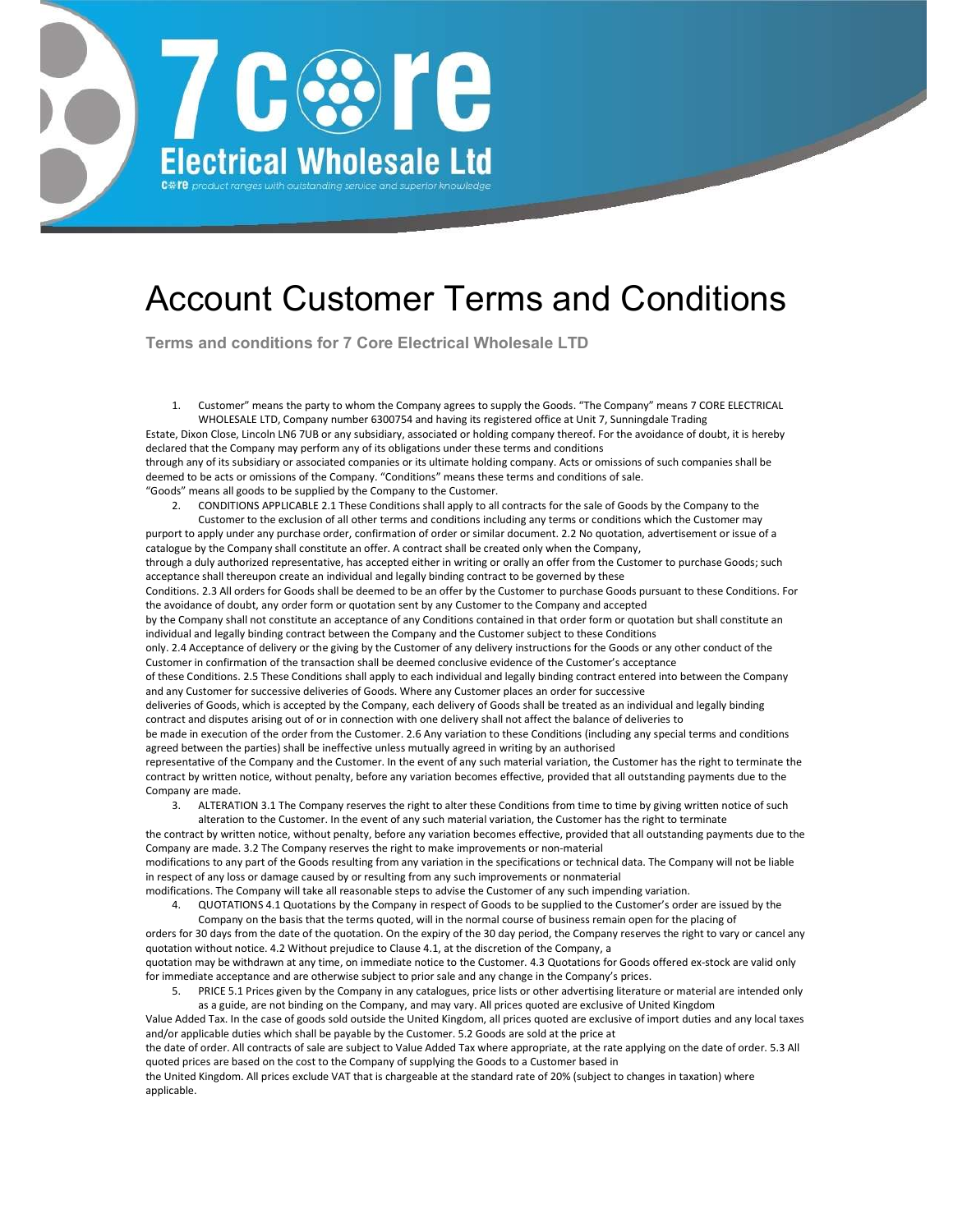6. RESCHEDULING AND CANCELLATIONS 6.1 The Customer may request changes to the date or place of despatch of all or part of an order no later than 48 hours prior to despatch of the Goods. In this event, unless the circumstances fall

under the terms of Clause 8.3, the Customer will be liable to pay a reasonable rescheduling charge to be determined by the Company to cover the Company's expenses incurred as a result of such rescheduling. 6.2 Cancellation of orders in whole or in part cannot be accepted without the Company's consent in writing and will only be accepted on the basis that the Customer indemnifies the Company in respect of all losses, costs or expenses incurred by the Company up to the date upon which the Company accepts the Customer's notice of cancellation.

7. PAYMENT 7.1 On any account which is not paid in accordance with our payment terms, the account will attract. 7.2 Interest at

the rate of 8% over the base rate of the Bank of England from the date payment fell due to the date of payment, pursuant to the Late Payment of Commercial Debts (Interest) Act 1998, as amended;'7.3 Compensation for each invoice late paid pursuant to the Late Payment of Commercial Debts Regulations 2002, as amended. 7.4 Debt recovery costs for our debt recovery company Final Demand Limited, pursuant to the Late Payment of Commercial Debts Regulations 2013.

8. DELIVERY 8.1 The Company shall deliver the Goods to the Customer at such place (in the United Kingdom) as may be agreed in writing between the parties. Unless otherwise agreed, all costs and expenses of delivery from the Company to

the Customer are included in the contract price in accordance with the Company's standard delivery charges as applying at the time of delivery. The Company reserves the right to make an additional charge to cover any increase in transport costs occurring before the date of delivery. 8.2 Delivery commitments are entered into in good faith but any time quoted for delivery or despatch is an estimate only and shall not be deemed to be a term of the contract. 8.3 The Company shall not be liable for any loss or damage of any kind whatsoever arising directly or indirectly out of any delay or failure to deliver the goods by the estimated delivery date or time, unless the Company and the Customer agree separately in writing that the Goods must be delivered by a certain date. The Company will take all reasonable steps to advise of any impending material delay in delivery. 8.4 Delivery of the Goods to the Customer shall be effected, at the option of the Customer, by one or other of the following methods:- 8.4.1 the Company shall deliver the Goods to the Customer at the Customer's address. In such event the risk of loss, damage or destruction of the Goods shall pass to the Customer at the time of delivery to the Customer or, if the Customer wrongfully fails to take delivery of the Goods, the time the Company has tendered delivery of the Goods, and the Company shall insure the Goods until such delivery; or 8.4.2 the Company shall deliver the Goods to the Customer at the Company's premises. In such event, the risk of loss, damage or destruction of the Goods shall pass to the Customer at the point the Goods leave the Company's premises, the Customer shall arrange collection of the Goods either by itself or by an independent carrier, and the Customer shall insure the Goods from the point the Goods leave the Company's premises. 8.5 The Customer shall accept delivery of the Goods within a period of five days of being notified by the Company that the Goods are available for delivery. If the Customer shall fail to accept delivery as aforesaid the Company shall be entitled:- 8.5.1 to charge interest to the Customer at the rate of 4% per annum above the base rate for the time being of Lloyds Tsb (such interest being calculated daily and charged monthly by the Company and payable by the Customer on demand by the Company) on all sums due to the Company in terms of the contract and for the time being unpaid in respect of the period from the expiration of the said period of five days until delivery of the Goods is accepted by the Customer; and 8.5.2 to charge the Customer storage and all other relevant costs. 8.6 The Company reserves the right to despatch and invoice any part of an order when available.

- 9. PART DELIVERY Each delivery shall be considered as a separate contract and any failure in performance on the part of the
- Company in respect of any delivery shall not vitiate the contract as to other deliveries, and no defect or default in

any part delivery shall entitle the Customer to treat the contract repudiated for the balance of the Goods remaining to be delivered under it.

10. NON-DELIVERY OR DAMAGE TO GOODS IN TRANSIT 10.1 Any claim by the Customer for loss or damage apparent on inspection or for non-delivery must be made by the Customer within 48 hours of the earlier of delivery or receipt of

the Company's invoice and confirmed in writing. In the case of damage, the said notice must contain full particulars of the alleged damage. 10.2 No claim for damage in transit or 'short' delivery will be considered by the Company unless the

signature of the Customer on the delivery note (if any) is appropriately qualified. 10.3 On being so notified, the Company shall have the right to inspect and test the Goods provided that the Company does so within 14 Business days from

receipt of the Customer's notice. In the event that any Goods or any part thereof are found to be (and agreed by the Company to be) materially defective the Company will at its option refund the price paid or replace, by delivery to the

Customer's address, the whole or such part of the Goods supplied as the Company shall in its sole discretion deem reasonable in order to repair the defect, provided that the Company is notified in writing within three days of discovery of

any such defects. 10.4 There shall be no liability on the Company in terms of this Clause 10 for any defects which in the opinion of the Company, occur as a result of:- 10.4.1 misuse of the Goods or negligence on the part of any person other

than the Company; 10.4.2 loss or theft of the Goods or any part of them; 10.4.3 damage from any cause other than negligence by the Company or the Company's personnel; 10.4.4 unauthorised modification, alterations or repair of any of

the Goods; or 10.4.5 fair wear and tear. 10.5 In the event that the Company chooses to replace the Goods in question, the Customer shall permit the Company to retake possession of the Goods originally delivered and the Company shall

deliver the replacement Goods within a reasonable time. The replacement Goods shall be accepted by the Customer in substitution for the Goods replaced. 10.6 The total liability of the Company in respect of all breaches of contract in

relation to the Goods shall not exceed the difference between the value of the Goods in question at the time of delivery and their value as set out in the invoice. 10.7 Where the Goods are for delivery by instalments, any defect in any

instalment shall not be a ground for cancellation of the remainder of the instalments and the Customer shall be bound to accept delivery thereof.

- 11. PACKAGING Unless agreed otherwise in writing by the Company and the Customer, all Goods will be packaged in accordance with the Company's standard practice.
- 12. RISK 12.1 The risk of loss, damage or destruction of the Goods shall pass to the Customer when either the Goods are collected from the Company's premises or the Goods have been delivered to the Customer. 12.2 If the Company shall effect

insurance over the Goods during transit (whether contractually bound to do so or not) such insurance will cease to become the responsibility of the Company when either the Goods are collected from the Company's premises or the Goods have been delivered to the Customer.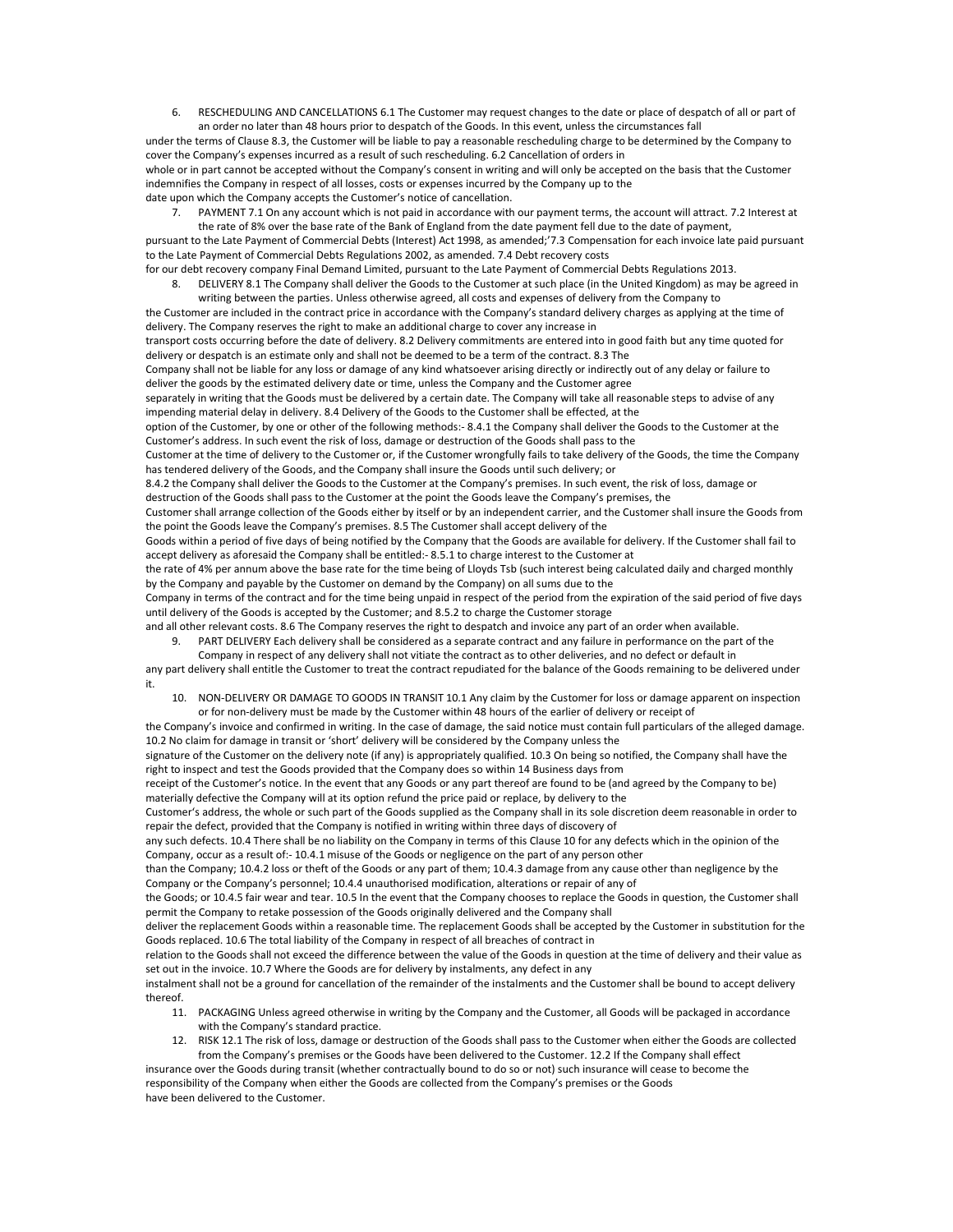13. TITLE 13.1 The risk in the goods shall pass from the Company to the Customer upon delivery of such goods to the Customer. However, notwithstanding delivery and the passing of risk in the goods, title and property in the goods, including

full legal and beneficial ownership, shall not pass to the Customer until the Company has received in cash or cleared funds payment in full for all goods delivered to the Customer under this and all other contracts between the Company and

the Customer for which payment of the full price of the goods thereunder has not been paid. Payment of the full price of the goods shall include the amount of any interest or other sum payable under the terms of this and all other contracts

between the Company and the Customer under which the goods were delivered 13.2 Until the transfer or passing of property in the Goods under Clause 13.1 above: 13.2.1 the Customer shall keep the Goods on its own premises in safe

custody, separate from any goods which are the property of the Customer or any third party, properly stored, protected and insured and in such a way that they are readily identifiable as belonging to the Company; 13.2.2 the Company shall

be entitled at any time to require the Customer to deliver up the Goods to the Company and, if the Customer fails to do so forthwith, to enter upon any premises of the Customer or any third party where the Goods are stored with such

transport as may be necessary and repossess the Goods. In such circumstances the Customer hereby waives any right to claim from the Company damages caused to the Customer's premises, business reputation, profits or business

whatsoever as a result of such entry. The exercise of such a right shall be without prejudice to any other rights the Company may have; and 13.2.3 the Customer shall not be entitled to pledge or in any way charge by way of security for any

indebtedness, any of the Goods, but if the Customer does so all monies owing by the Customer to the Company shall forthwith become due and payable. 13.3 The Customer is hereby appointed as the Company's agent until such time as

payment is received in full for the Goods and the Company grants authority to the Customer to sell or use the Goods in the ordinary course of business. The Company reserves the right at any time to terminate the Customer's power of sale

or use hereby conferred at its discretion and, without prejudice to the generality of the foregoing, where the Customer is in default for longer than seven days in the payment of any sum whatsoever due to the Company for whatever reason

or if the Company have any reason to doubt the solvency of the Customer. 13.4 Any power of sale or use which the Customer may have over Goods which are the property of the Company shall automatically cease:- 13.4.1 if the Customer

(being an individual or firm) shall become apparently insolvent or commit any act of bankruptcy; or 13.4.2 if the Customer (being a company) has a receiver or administrator appointed over the whole or any part of its property or

undertaking or a petition is presented or a resolution proposed for its winding-up; or 13.4.3 if the Customer ceases or threatens to cease to carry on business; or 13.4.4 if an administration order in relation to the Customer is applied for

under the provisions of Part II of the Insolvency Act 1986; or 13.4.5 if the Customer is deemed unable to pay its debts within the provisions of Section 123 of the Insolvency Act 1986; or 13.4.6 if the Customer enters into any composition or

arrangement for the benefit of its creditors; 13.4.7 if the Customer defaults in making payment in accordance with the terms hereof under any contract or any payment is not received by the Company when due; or 13.4.8 if any event occurs

in relation to the Customer which in any jurisdiction to which the Customer is subject is analogous to any of the events set out in subclauses 13.4.1 to 13.4.7 above.

- 14. WARRANTY 14.1 The Company warrants that it has full and valid title to and possession of the Goods. 14.2 Any warranties contained herein or implied by law apply to the original Customer of the Goods only and are not transferable.
- 15. ECONOMIC LOSS The Company shall not be liable, whether in contract or in tort or otherwise, and irrespective of cause for: 15.1 any loss of profit, business, contracts, revenues or anticipated savings suffered by the Customer; or 15.2 any special, indirect or consequential loss of any nature whatsoever suffered by the Customer.
	- 16. LIMITATION OF LIABILITY The Company's liability to the Customer in respect of the alleged defective performance or non-

performance of any Goods supplied, whether such liability arises in contract, tort or otherwise, shall be limited in all circumstances to the price of the Goods specified in the invoice.

17. FORCE MAJEURE 17.1 The Company shall not be liable to the Customer for any delay in or failure to perform its obligations hereunder where such delay or failure results from force majeure, Act of God, fire, accident, war, terrorism,

rebellion, riot, sabotage, official strike, lock-outs or official labour disputes, inability to obtain energy or suitable components, material, equipment, transportation services or any other causes beyond the Company's reasonable control. 17.2 Where the Company are prevented from carrying out further performance under the contract by reason of any of the events specified in Clause 17.1 above, the Customer shall forthwith pay the Company the contract price less a reasonable sum for any part of the contract not performed by the Company.

18. TERMINATION 18.1 In addition to the provisions of Clause 3.1, this contract may be terminated forthwith by notice in writing: 18.1.1 by the Company, if the Customer fails to perform any of its obligations under these terms and

conditions, and such failure continues for a period of 14 days after written notice has been served by one party on the other party requesting that the breach be remedied; or 18.1.2 by the Company if the Customer, being an individual, firm

or partnership becomes apparently insolvent (within the meaning of the Insolvency Act 1986) or the equivalent thereof in any foreign jurisdiction, or being an incorporated company, becomes unable to pay its debts within the meaning of

Section 123 of the Insolvency Act 1986 or if a receiver or liquidator (including a provisional liquidator) is appointed over any of the assets or the undertaking of the Customer or if an administrator is appointed to govern the affairs of the

Customer, or if a resolution is passed for the voluntary winding up of the Customer or an application is made to the Court for the

compulsory winding up of the Customer, or if the Customer generally makes any arrangement or composition

with its creditors or becomes involved in any legal proceedings concerning its solvency or ceases trading. 18.2 In the event that the contract is terminated by the Company in accordance with Clause18.1 above, all sums due from the

Customer to the Company in respect of Goods shall become immediately due and payable and the Company shall, without prejudice to any other rights and remedies which it may have and without any liability whatsoever, be at liberty

forthwith upon serving notice in writing to the Customer:- 18.2.1 to suspend or cancel all deliveries, orders and contracts or any part thereof remaining between the Company and the Customer for the delivery of Goods; and 18.2.2 to enter

onto and to have access to the Customer's premises wherever situate, and acting either by itself or through agents appointed by it and using any transport necessary, for the purposes of removing, realising and disposing of any Goods in

which property has not passed from the Company to the Customer in accordance with Clause 13 of these Conditions and the Customer hereby expressly authorises the Company and its agents to enter onto such premises for any such purposes.